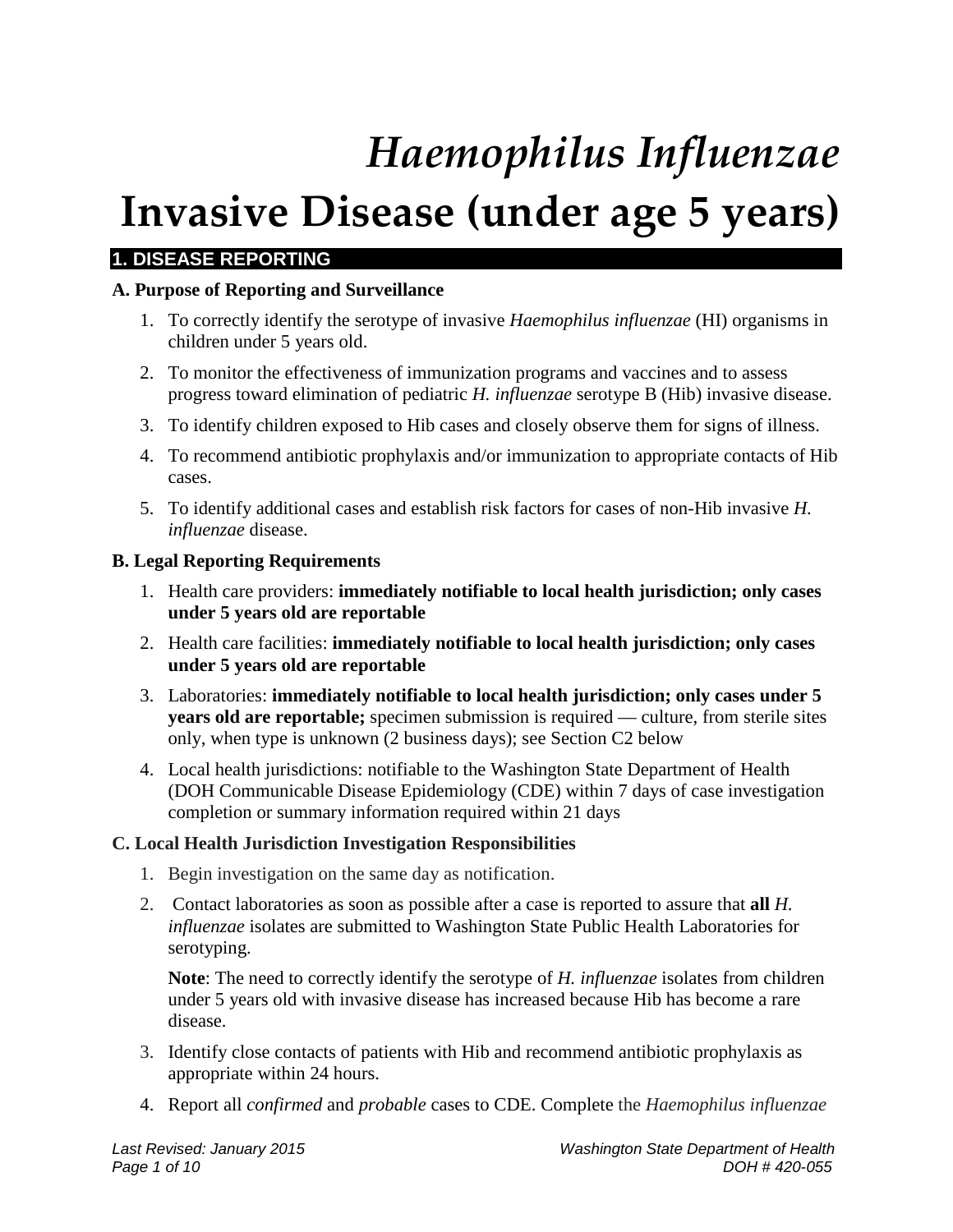case report form [\(http://www.doh.wa.gov/Portals/1/Documents/5100/210-027-](http://www.doh.wa.gov/Portals/1/Documents/5100/210-027-ReportForm-Hflu.pdf) [ReportForm-Hflu.pdf\)](http://www.doh.wa.gov/Portals/1/Documents/5100/210-027-ReportForm-Hflu.pdf) and enter the data into the Washington Disease Reporting System (WDRS). Note that *all* cases of invasive *H. influenzae* disease in children under 5 years old are reportable regardless of serotype.

# **2. THE DISEASE AND ITS EPIDEMIOLOGY**

Prior to the introduction of effective conjugate vaccines in 1988 and the recommendation for routine vaccination, *H. influenzae* serotype b (Hib) was the most common cause of bacterial meningitis and was a major cause of other invasive bacterial disease (including epiglottitis) in young American children. Invasive disease is markedly age dependent, with peak rates at age 6–18 months. One child in 200 developed invasive Hib disease by the age of 5 years. From 1989 to 2000 there was a 99% reduction in Hib disease among children younger than 5 years of age. Between 2000 and 2004, the average incidence of invasive Hib disease in this age group was 0.14 cases per 100,000 in the United States. Data from active surveillance sites suggest an expected rate of invasive disease due to non-type-b *H. influenzae* (non-Hib invasive *H. influenzae* disease) to be 0.9 per 100,000 children younger than 5 years. This rate can be used as a surveillance indicator for monitoring the completeness of invasive *H. influenzae* case reporting.

# **A. Etiologic Agent**

*Haemophilus influenzae* is a small, gram-negative coccobacillus bacterium. There are at least six serotypes of *H. influenzae* (designated types a–f) distinguished by their capsular antigens, as well as unencapsulated (nontypeable) strains. *H. influenzae* serotype b (Hib) was responsible for 95% of invasive *H. influenzae* infections among children younger than 5 years of age in the prevaccine era. Meningitis occurred in approximately two thirds of children with invasive Hib disease resulting in hearing impairment or severe permanent neurologic sequelae in 15–30% of survivors. Approximately 4% of all invasive Hib cases were fatal.

# **B. Description of Illness**

Invasive disease caused by *H. influenzae* can affect many organ systems. Meningitis is the most common clinical manifestation. Bacteremia, periorbital or other cellulitis, epiglottitis (which may cause life-threatening airway obstruction), septic arthritis, osteomyelitis, pericarditis and pneumonia are other manifestations of invasive *H. influenzae* disease. Onset of symptoms is usually abrupt, and may include fever, headache, lethargy, anorexia, nausea, vomiting, irritability or laryngeal stridor, depending on the system involved. Progressive stupor or coma is common with meningitis.

Infections spread via the bloodstream after penetration of the mucous membranes of the nasopharynx. The exact mechanism allowing the penetration is unknown, but a history of recent upper respiratory tract infection may facilitate invasion. Having had a recent cochlear implant procedure also has been identified as a possible risk factor for invasive disease.

In the prevaccine era, Hib could be isolated from the nasopharynx of 0.5%-3% of normal infants and children but was not commonly found in adults. *H. influenzae* organisms can colonize the nasopharynx and may either be transient or remain for months in the absence of symptoms (asymptomatic carriage). Thus, isolates from sputum or other non-sterile sites are *not* indicative of invasive disease.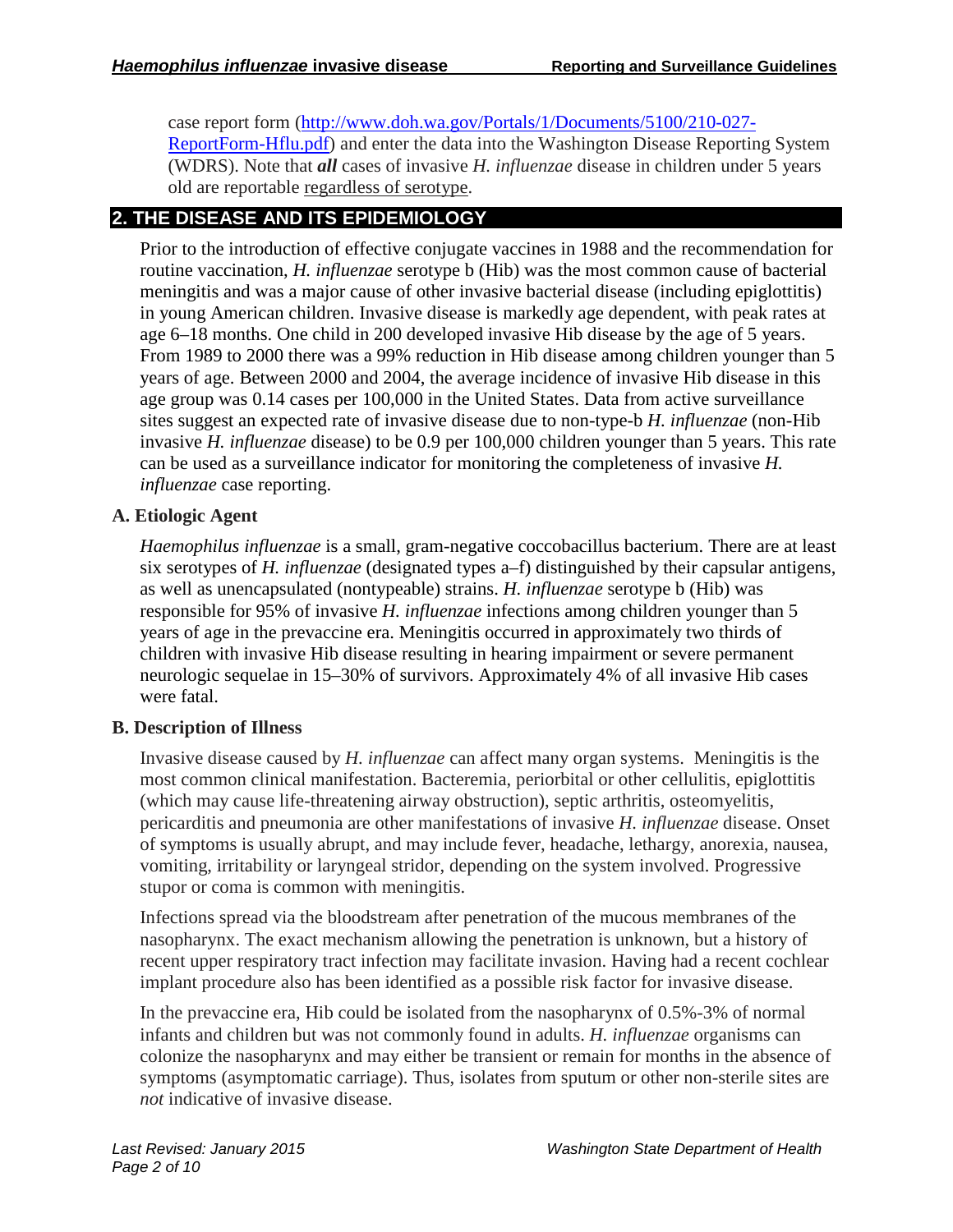Non-invasive upper respiratory tract diseases, including otitis media, sinusitis, and bronchitis, are often caused by nontypeable strains of *H. influenzae*. Asymptomatic carriage of *H. influenzae* organisms, especially the nontypeable strains, can be common; the organism can be recovered from the nasopharynx of 40 to 80% of children.

# **C.** *Haemophilus influenzae* **in Washington State**

In 2000, due to the dramatic reduction in the rate of invasive Hib disease that followed the implementation of routine childhood immunization in 1990, Washington State mandated reporting of invasive *H. influenza* disease due to any serotype. Annually, from 2005 through 2014 DOH received 4 to 11 reports of invasive *H.influenzae* disease due to all serotypes in children under 5 years of age with two deaths, as compared to 1986 when there were 319 reports of invasive disease due to serotype b only, most in young children, with 11 deaths in that year alone.

From 2005-2014, a total of 68 cases of invasive *H.influenzae* disease were reported to DOH. Of these, 13 cases were due to Hib. Isolates from an additional 4 cases were not tested for serotype and so those cases must be considered as possible Hib cases. The remaining 51 reported cases had invasive *H.influenzae* disease due to other identified serotypes or the isolates were non-typeable. The immunization status of these cases is shown in the table below. Among the five Hib cases considered UTD for vaccine, none were old enough to have had the opportunity to finish the full childhood series: 2 cases had received just one dose, and 1 case had received two doses at the time of onset, and 2 cases had underlying conditions putting them at high-risk.

| <b>Immunization Status of Washington State cases of invasive Haemophilus</b><br><i>influenzae</i> disease 2005-2014 by Serotype |              |                                     |                |     |                |       |
|---------------------------------------------------------------------------------------------------------------------------------|--------------|-------------------------------------|----------------|-----|----------------|-------|
|                                                                                                                                 |              | Up-to-date for age for Hib vaccine? |                |     |                |       |
| <b>Serotype</b>                                                                                                                 | No.<br>cases | Too young<br>$\leq$ 2mos)           | N <sub>0</sub> | Yes | <b>Unknown</b> | % UTD |
| Type B                                                                                                                          | 13           | 3                                   | 5              | 5   |                | 38%   |
| $Non-B$                                                                                                                         | 22           |                                     | 6              | 13  | ◠              | 59%   |
| Nontypeable                                                                                                                     | 29           | 10                                  | 6              | 13  |                | 45%   |
| Unknown                                                                                                                         |              |                                     |                |     |                |       |
| serotype                                                                                                                        | 4            | $\overline{2}$                      | 0              | 2   |                | 50%   |
| All serotypes                                                                                                                   | 68           | 16                                  | 17             | 33  | າ              |       |

#### **D. Reservoir**

Humans (cases and carriers)

#### **E. Modes of Transmission**

*H. influenzae* organisms are transmitted person to person by inhalation of respiratory droplets or by direct contact with respiratory tract secretions. Unimmunized children less than 4 years old are considered to be at increased risk of invasive Hib disease, especially if they have had prolonged close contact with another child with invasive Hib disease. Other predisposing factors are conditions such as sickle cell anemia and HIV infection that lead to compromise of the immune system. The risk of secondary disease among household contacts is age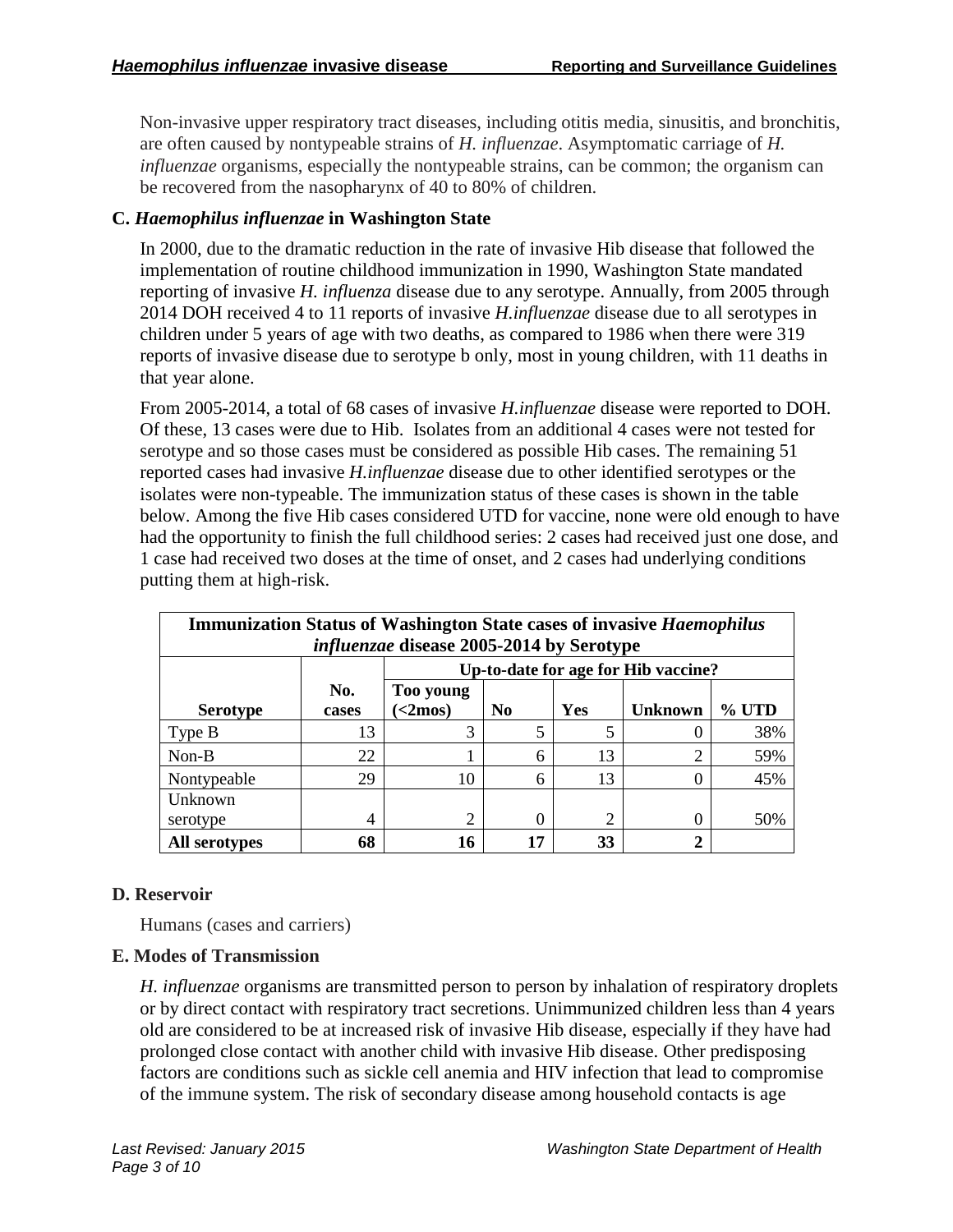dependent and estimated to be 4% for children less than 2 years of age, 1.5% for children 2 to 3 years of age, 0.1% for children 4–5 years of age, and 0% among immunocompetent contacts over the age of 6 years. The overall risk of secondary disease in the child care setting seems to be less than that seen in households.

# **F. Incubation Period**

Because persons who acquire *H. influenzae* infections are often asymptomatically colonized, the incubation period is unknown but probably short, possibly 2–4 days. Most secondary cases in households occur during the first week after hospitalization of the index case although some secondary cases do occur later.

# **G. Period of Communicability**

The exact period of communicability is unknown. A person is communicable as long as the organism is present in discharges from the nose or throat. This may be a prolonged period, even without active nasal discharge. Communicability ends within 24–48 hours after initiation of appropriate chemoprophylaxis. Note, however, that treatment of invasive disease does not necessarily eradicate the organism from the nasopharynx. Chemoprophylaxis for the purpose of eliminating nasopharyngeal carriage should be given to the index case with invasive Hib disease just before discharge from the hospital if younger than two years of age or if the case lives in a household with a susceptible contact and has been treated for invasive disease with a regimen other than cefotaxime or ceftriaxone.

# **H. Treatment**

Initial therapy for children with meningitis potentially caused by Hib includes cefotaxime or ceftriaxone. Alternative therapies are meropenem or the combination of ampicillin and chloramphenicol administered intravenously. For antimicrobial treatment of epiglottitis, arthritis, and other clinical syndromes due to invasive *H. influenzae* infections, including infections caused by strains other than serotype b, recommendations are similar. Duration of therapy is usually a minimum of 10 days; longer duration of therapy may be indicated in complicated cases.

# **3. CASE DEFINITIONS**

#### **A. Clinical Description**

Invasive disease caused by *Haemophilus influenzae* may produce any of several clinical syndromes, including meningitis, bacteremia, epiglottitis, or pneumonia.

#### **B. Laboratory Criteria for Diagnosis**

- Detection of Haemophilus influenzae type b antigen in cerebrospinal fluid [CSF]
- Detection of Haemophilus influenzae-specific nucleic acid in a specimen obtained from a normally sterile body site (e.g., blood or CSF), using a validated polymerase chain reaction (PCR) assay; or
- Isolation of *H. influenzae* from a normally sterile site (e.g., blood or cerebrospinal fluid [CSF] or, less commonly, joint, pleural, or pericardial fluid)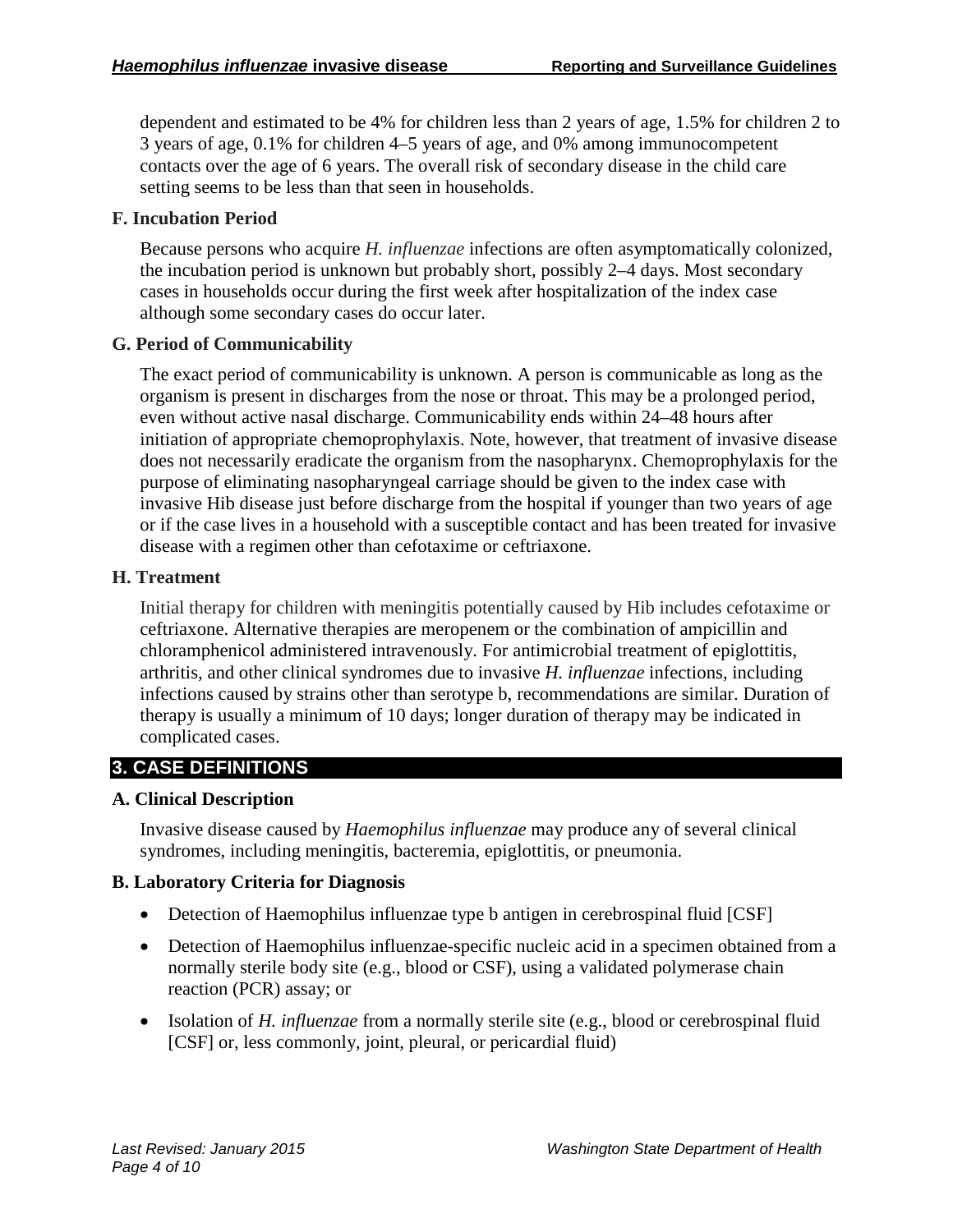# **C. Case Definition (2015)**

*Probable*: meningitis with detection of *H. influenzae* serotype b (Hib) antigen in CSF

*Confirmed*:

- Isolation of *Haemophilus influenzae* from a normally sterile body site (e.g., blood or CSF, or, less commonly, joint, pleural, or pericardial fluid)
- Detection of *Haemophilus influenzae*-specific nucleic acid in a specimen obtained from a normally sterile body site (e.g., cerebrospinal fluid [CSF], blood, joint fluid, pleural fluid, pericardial fluid), using a validated polymerase chain reaction (PCR) assay.

# **D. Comments**

# **In Washington, only cases under 5 years of age must be reported.**

Positive antigen test results from urine or serum samples are unreliable for diagnosis of *H. influenzae* disease. Because antigen detections tests can be positive in urine and serum of person without invasive Hib disease, a case that is identified exclusively by positive antigen tests in urine or serum should not be reported as a true case, but can be considered a suspect case if clinical symptoms are compatible with invasive bacterial disease.

Isolates of *Haemophilus influenzae* are important for serotype and antimicrobial susceptibility testing.

# **4. DIAGNOSIS AND LABORATORY SERVICES**

#### **A. Diagnosis**

Confirming the diagnosis of invasive *H. influenzae* disease requires culturing *H. influenzae* or detecting *Haemophilus influenzae*-specific nucleic acid in a specimen obtained from a body site which is normally sterile (e.g., CSF, blood, joint fluid, pleural effusion, pericardial effusion, peritoneal fluid, subcutaneous tissue fluid, placenta, and amniotic fluid ). All *H. influenzae* isolates from normally sterile sites in children under 5 years old are required to be submitted to PHL for serotyping and antimicrobial susceptibility testing.

# **B. Tests Available at Washington State Public Health Laboratories (PHL)**

PHL provide isolate confirmation and serotyping for *H. influenzae*. Clinical laboratories should be contacted promptly for each reported case to assure that all pediatric *H. influenzae* isolates are forwarded to PHL.

Note that PHL require all clinical specimens have two patient identifiers, a name **and** a second identifier (e.g., date of birth) both on the specimen label and on the submission form. Due to laboratory accreditation standards, specimens will be rejected for testing if not properly identified. Also include specimen source and collection date.

#### **C. Specimen Collection**

Isolates should be submitted to PHL on media that support growth. In the event of an outbreak, contact Communicable Disease Epidemiology (877-539-4344 or 206-418-5500) for assistance in determining which additional specimens should be collected for laboratory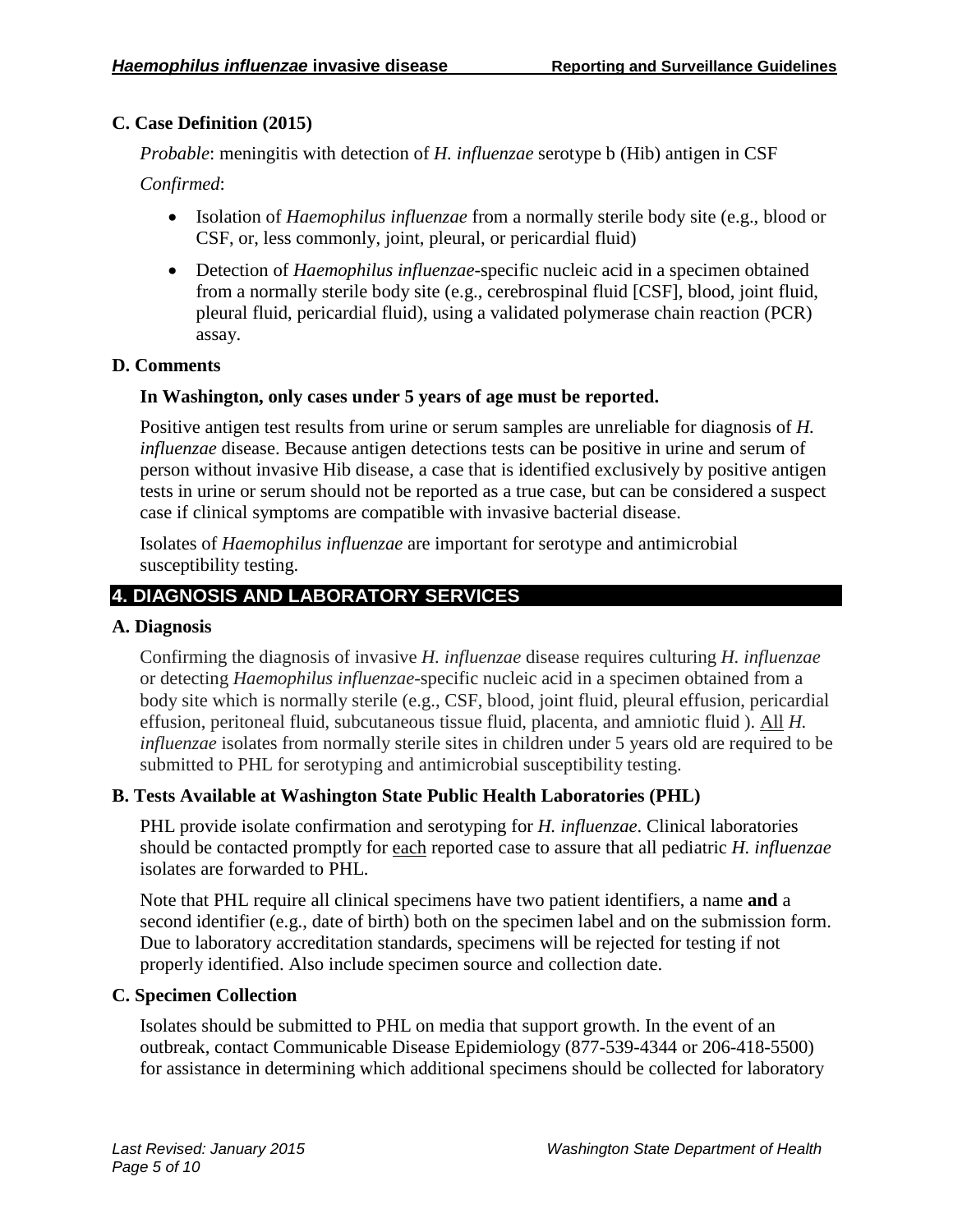study. Include the correct microbiology form with all specimens: [http://www.doh.wa.gov/Portals/1/Documents/5230/302-013-Micro.pdf.](http://www.doh.wa.gov/Portals/1/Documents/5230/302-013-Micro.pdf)

# **5. ROUTINE CASE INVESTIGATION**

#### **A. Evaluate the Diagnosis**

Review the clinical presentation, risk factors for exposure, and immunization status of the patient. Assure that laboratories submit all *H. influenzae* isolates obtained from a sterile site in children under 5 years old to Washington State Public Health Laboratories for confirmation and serotyping.

# **B. Identify Source of Infection**

Usually, identification of the source of infection is not possible because asymptomatic persons can carry the organism in their nose and throat. It is important to verify whether any household or child care contacts have had any illness suggestive of *H. influenzae*-caused invasive disease within the previous 60 days.

# **C. Identify Potentially Exposed Persons**

While awaiting the serotype result:

- 1. Identify children younger than 4 years of age who are household or childcare contacts of patients and assess their immunization status. This will help identify persons who should receive antimicrobial prophylaxis if *H. influenzae* serotype b (Hib) disease is confirmed, or who should be immunized. See recommendation for contact management in Section 6 if the serotype is determined to be type b.
- 2. Determine whether the case had prolonged contact with other children under 2 years of age in a child care setting in the week prior to onset of illness. Secondary transmission in child care centers is rare if all the contacts of the case are older than 2 years of age.

If the serotype is determined to be type b, see recommendation for contact management in Section 6. If the serotype b case attends a child care also refer to Section 7.

# **D. Environmental Evaluation — None**

# **6. CONTROLLING FURTHER SPREAD**

**The following recommendations to control further spread pertain only to cases of** *H. influenzae* **invasive disease due to serotype B (Hib).**

# **A. Infection Control Recommendations / Case Management**

- 1. Children with known or suspected *H. influenzae* serotype b (Hib) disease should be cared for using droplet precautions until 24 hours after initiation of appropriate antibiotic therapy.
- 2. Children with Hib disease who are younger than 2 years or who have a susceptible household contact should receive appropriate treatment to eliminate respiratory carriage for at least 24 hours before resuming contact with any susceptible persons. Treatment of Hib invasive disease with ceftriaxone or cefotaxime will also eradicate nasal carriage. Index patients who are treated with an antibiotic other than cefotaxime or ceftriaxone and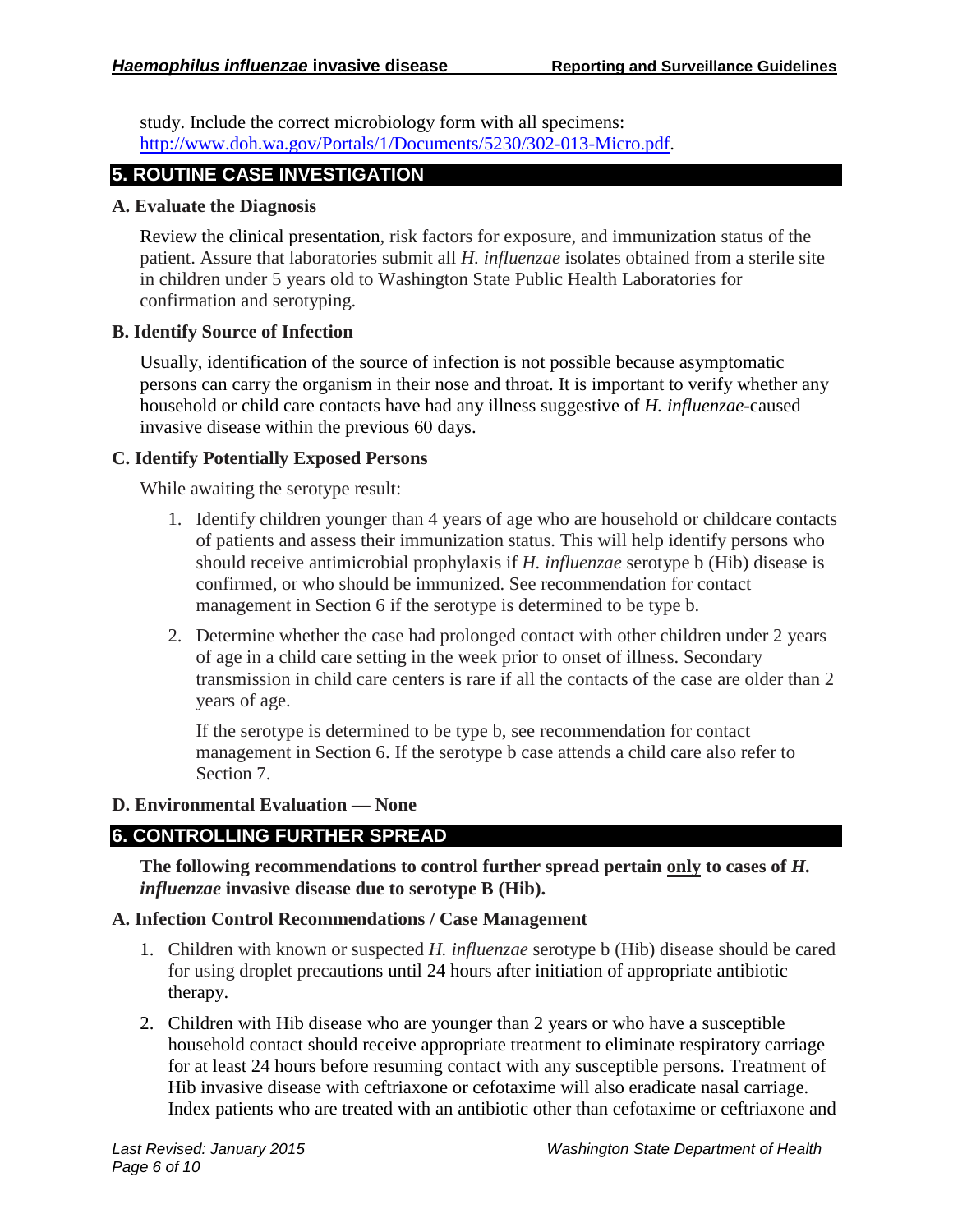are aged <2 years should receive rifampin prior to hospital discharge.

3. Children developing Hib invasive disease before the age of 2 years may remain at risk of recurrent Hib disease. Any earlier doses of Hib vaccine received by such children should be disregarded. They should be immunized according to the age-appropriate schedule for unimmunized children beginning one month after onset, or as soon as possible thereafter.

# **B. Contact Management**

# **1. Antibiotic Prophylaxis**

**Household Contacts:** Chemoprophylaxis with rifampin is recommended for all members of the immediate household of Hib cases when the household includes members that meet either of the following:

- A child under age 4 years who is not fully immunized [See tables in section 8A for immunization recommendations.]
- An immunocompromised member under 18 years regardless of Hib vaccination status.

If indicated, antibiotic prophylaxis should begin as soon as possible. "Because some secondary cases occur later, initiation of chemoprophylaxis 7 days or more after hospitalization of the index case may be of some benefit" (Red Book 2009 p. 316).

**Child Care Contacts:** In general, chemoprophylaxis is not recommended for contacts of a single case of Hib in a child care center. However, when two or more cases have occurred within 60 days and unimmunized or incompletely immunized children are in attendance at a child care facility, rifampin prophylaxis \should be considered. When prophylaxis is indicated, it should be prescribed for all attendees, regardless of age or vaccine status, and for all child care providers. In addition, unimmunized or incompletely immunized children should receive a dose of vaccine and be scheduled to complete an age-specific catch up schedule.

The rifampin dosage is 20 mg/kg (maximum 600 mg) once daily for 4 days. For neonates  $\ll$ 1 month), the dose is 10 mg/kg once daily for 4 days. Rifampin is available in 150 mg and 300 mg capsules which can be mixed with applesauce, following the manufacturer's instructions. A limited number of pharmacies specialize in compounding and can make a liquid suspension for young children. Rifampin chemoprophylaxis is not recommended for pregnant women. Those taking rifampin should be informed that gastrointestinal upset, orange discoloration of urine, discoloration of soft contact lenses, and decreased effectiveness of oral contraceptives can occur.

For additional information regarding indications for rifampin chemoprophylaxis for contacts of patients with Hib disease, please see the Red Book 2009 Report of the Committee on Infectious Disease pp. 316–17.

Chemoprophylaxis is **not** recommended for contacts of patients with invasive disease caused by non-type b strains of *H. influenzae*.

# **2. Education**

If children under 4 years old are potentially exposed to a patient with invasive Hib disease, their parents or guardians should be instructed to monitor their children for signs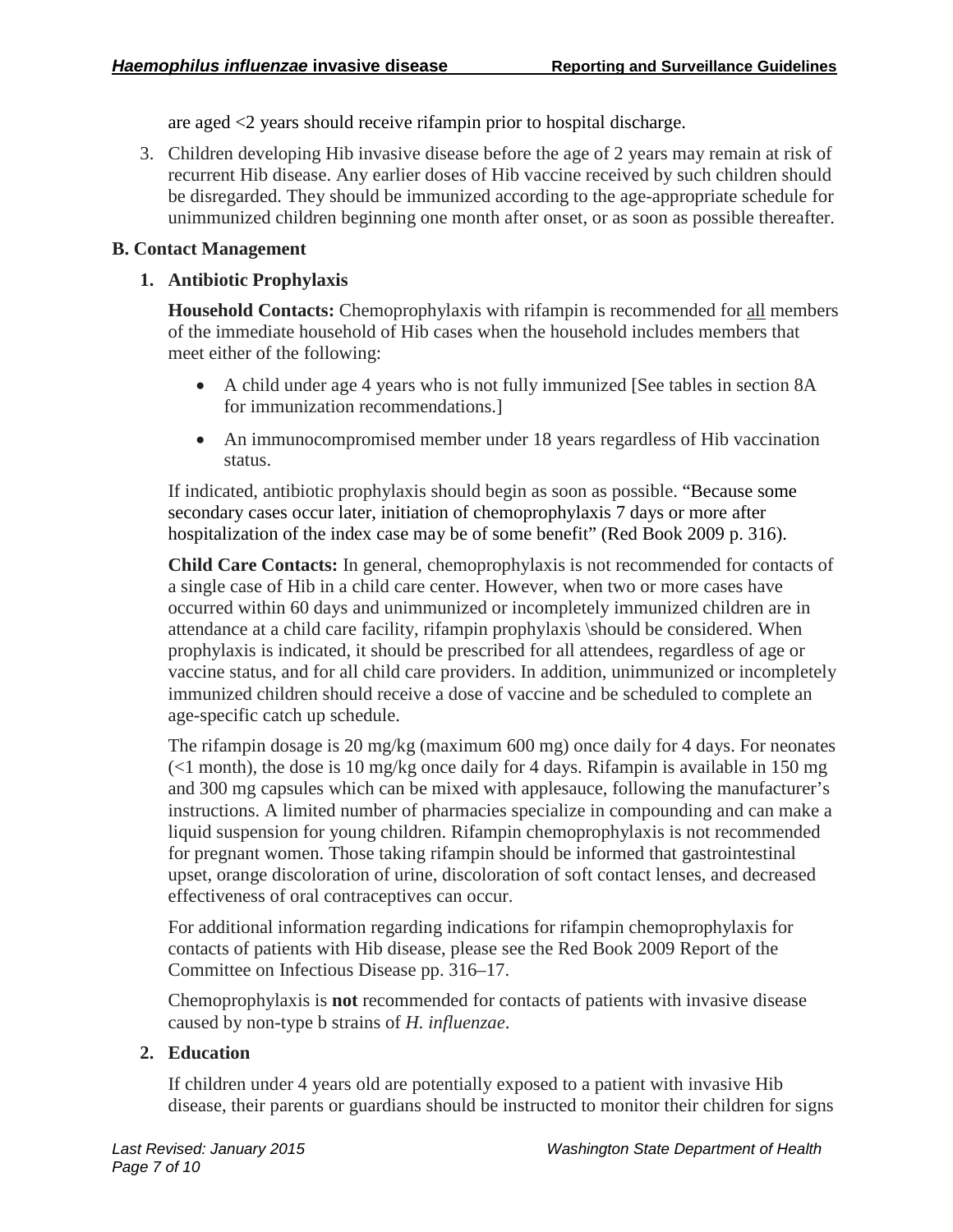of illness (e.g., fever, lethargy, irritability, loss of appetite, vomiting), and to seek medical care immediately should any illness occur. Most secondary cases in households occur during the first week after hospitalization of the index case although some secondary cases have occurred later.

#### **3. Active Immunization**

Because of the length of time necessary to develop antibodies, vaccination does not play a major role in the management of contacts. However, unvaccinated or incompletely vaccinated children who are contacts of persons with Hib should receive a dose of Hib vaccine as soon as possible and be scheduled to complete the series.

#### **C. Environmental Measures — None**

# **7. MANAGING SPECIAL SITUATIONS**

#### **A. Case Attends Child Care (***H. influenzae* **invasive disease due to serotype b [Hib] only)**

Ascertain if the case was in any child care setting during the week prior to onset.

(The overall risk of secondary disease in child care settings seems to be less than that in households, and is rare when all child care contacts are older than 2 years.)

- 1. The operator of the facility should be asked about other cases of meningitis or other suspect invasive disease occurring among other children during the past 2 months.
- 2. The parents of children in the same classroom as the case should be notified (preferably in writing) of the occurrence of Hib disease in the facility. The notice should advise parents to:
	- monitor their children carefully for signs of illness such as fever, irritability, lethargy, and loss of appetite; and
	- seek medical care immediately should such symptoms occur.
- 3. Instruct the child care operator to notify the local health jurisdiction immediately if another child becomes ill with similar symptoms. When 2 or more cases of Hib have occurred within 60 days and unimmunized or under-immunized children attend the child care facility, rifampin prophylaxis for workers and attendees is generally recommended.
- 4. Chemoprophylaxis is **not** recommended for contacts of cases of invasive *H. influenzae* disease due to serotypes other than b.

# **8. ROUTINE PREVENTION**

#### **A. Immunization Recommendations**

*Haemophilus influenzae* serotype b (Hib) vaccine is recommended for all children. The primary series consists of either 3 doses given at 2, 4 and 6 months or 2 doses given at 2 and 4 months depending on the type of vaccine. A booster dose is recommended at 12–15 months of age.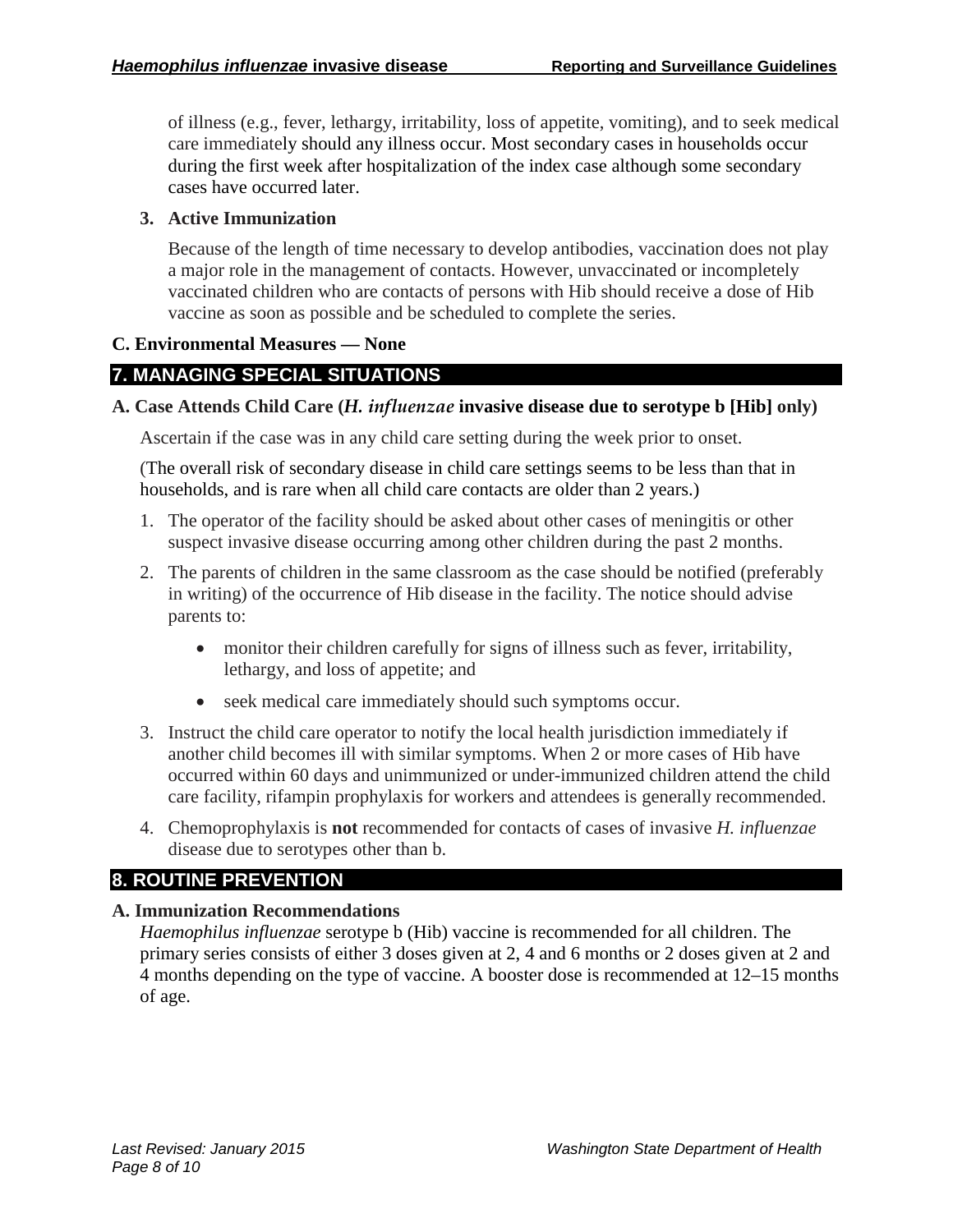| Licensed vaccine | <b>Trade name</b> | <b>Primary Series</b>           | <b>Booster Dose</b> |
|------------------|-------------------|---------------------------------|---------------------|
| <b>PRP-T</b>     | <b>ActHIB</b>     | $\vert 2, 4, 6$ months          | $12-15$ months      |
| <b>PRP-OMP</b>   | PedvaxHIB         | $\sqrt{2}$ , 4 months           | $12-15$ months      |
| <b>PRP-T</b>     | Hiberix           | Not licensed for primary series | $ 12-15$ months     |

**Table 1. Hib monovalent conjugate vaccines currently available and recommended regimens for routine vaccination of children in the United States.**

**Table 2. Combination vaccines currently available and recommended regimens for routine vaccination of children in the United States.**

| Licensed vaccine   | <b>Trade name</b> | <b>Primary Series</b>  | <b>Booster Dose</b> |
|--------------------|-------------------|------------------------|---------------------|
| $PRP-OMP + HepB$   | <b>COMVAX</b>     | $\vert 2, 4$ months    | $12-15$ months      |
| $PRP-T + DTaP+IPV$ | <b>Pentacel</b>   | $\vert 2, 4, 6$ months | $12-15$ months      |

**\*Note:** An additional combination vaccine, Hib-MenCY-TT, is available for vaccination of children aged 2-23 months who are at increased risk for meningococcal disease. See [http://www.cdc.gov/mmwr/preview/mmwrhtml/mm6324a2.htm.](http://www.cdc.gov/mmwr/preview/mmwrhtml/mm6324a2.htm)

#### **Table 3. Recommended schedule for Hib conjugate vaccine administration among previously unvaccinated children.**

| Age at first dose | <b>Primary Doses</b>         | <b>Booster Dose</b> |
|-------------------|------------------------------|---------------------|
| $ $ <12 months    | $ 2-3*$ doses, 1 month apart | At 12-15 months**   |
| $12-15$ months    | 2 doses, 2 months apart      | <b>NR</b>           |
| $>15 - 72$ months | 1 dose                       | <b>NR</b>           |
| $>72$ months      | <b>NR</b>                    | <b>NR</b>           |

**\*Note: 2-3 doses depending on whether PRP-T or PRP-OMP vaccine was used**

#### **\*\*Only necessary if 3 primary doses received before age 12 months**

Tables reproduced from: Centers for Disease Control and Prevention. Manual for the Surveillance of Vaccine-Preventable Diseases. Chapter 2*: Haemophilus influenzae* type b (Hib), Briere, E, Mayer, L, Messonnier, N., 2014.

For more information regarding the types of Hib vaccines and recommended schedules for different Hib vaccines, see:<https://www.cdc.gov/vaccines/vpd/hib/index.html>

#### **B. Prevention Recommendations**

Vaccination is the best way to protect against invasive disease caused by *Haemophilus influenzae* serotype b.